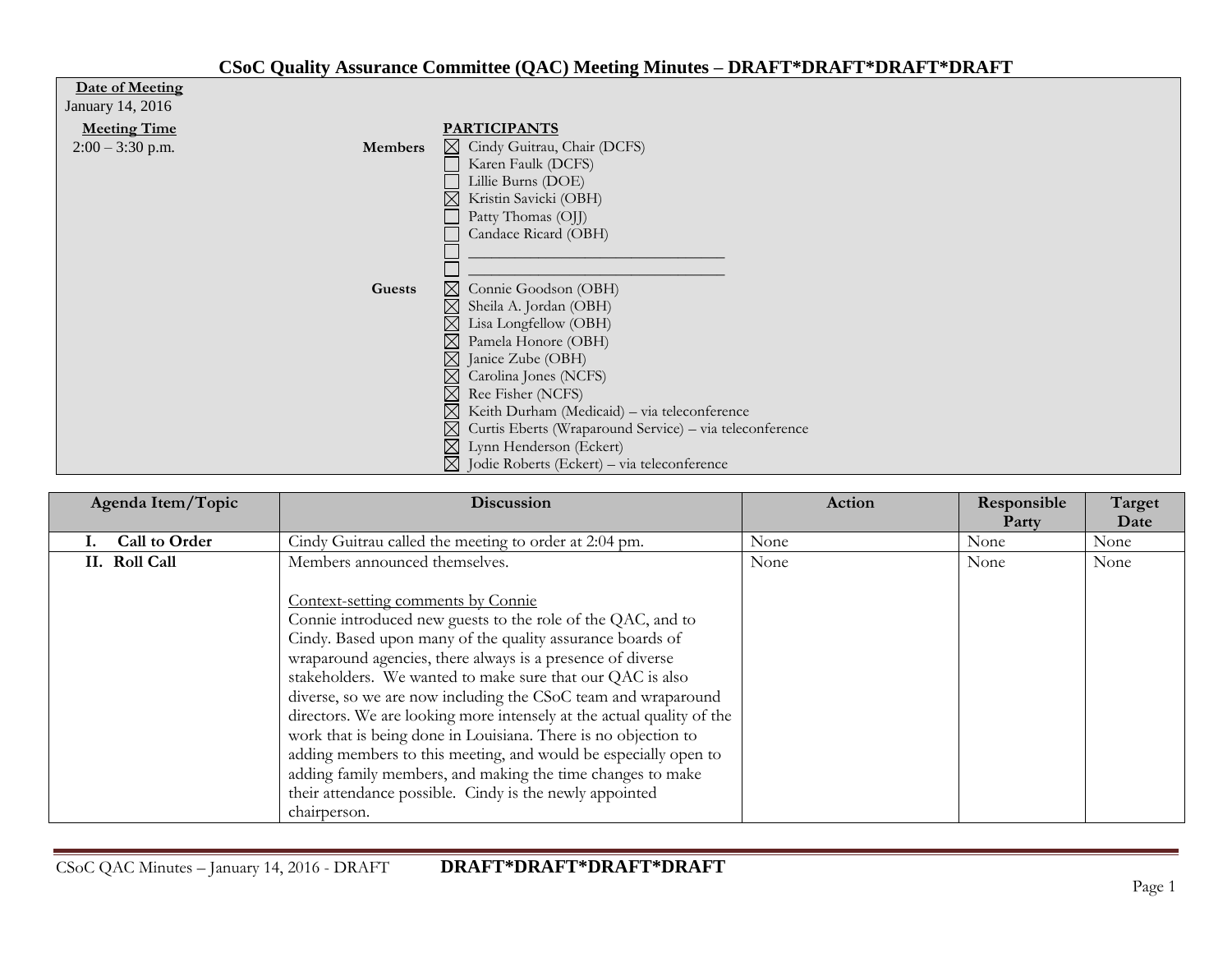## **CSoC Quality Assurance Committee (QAC) Meeting Minutes – DRAFT\*DRAFT\*DRAFT\*DRAFT**

| <b>III.</b> Approval of Minutes | Due to the lack of quorum, this item will be moved to the next                                        | Include on April agenda | Sheila A. Jordan | 4/14/2016 |
|---------------------------------|-------------------------------------------------------------------------------------------------------|-------------------------|------------------|-----------|
|                                 | meeting agenda.                                                                                       |                         |                  |           |
| IV. Discussion of               | Dr. Savicki shared OBH's view that we need to do a better job                                         |                         |                  |           |
| <b>Outcomes</b>                 | looking deliberately at quality of the work we are doing. As we                                       |                         |                  |           |
| Measures/Tool                   | look at whether children are experiencing greater outcomes, we                                        |                         |                  |           |
|                                 | view information from Magellan and the Bayou Health Plans. She                                        |                         |                  |           |
|                                 | provided a document "CSoC Quality Dashboard" that is intended                                         |                         |                  |           |
|                                 | to help OBH get a real picture of what is happening.                                                  |                         |                  |           |
|                                 |                                                                                                       |                         |                  |           |
|                                 | Page 1 – These are the three big outcomes of CSoC:                                                    |                         |                  |           |
|                                 | Reduce OOH placement, Manage Costs, Improve Outcomes (each                                            |                         |                  |           |
|                                 | outcome has a list of specific reports/goals, and whether the                                         |                         |                  |           |
|                                 | review is system-wide or CSoC-specific). Kristin encouraged                                           |                         |                  |           |
|                                 | WAAs to share suggestions/questions they have, especially if their                                    |                         |                  |           |
|                                 | ideas track or monitor quality differently.                                                           |                         |                  |           |
|                                 |                                                                                                       |                         |                  |           |
|                                 | Discussion                                                                                            |                         |                  |           |
|                                 | Curtis asked about whether the current WAA reports include the                                        |                         |                  |           |
|                                 | same information as the "living situation at discharge" report                                        |                         |                  |           |
|                                 | mentioned on page 1. Connie and Kristin clarified that these are                                      |                         |                  |           |
|                                 | two different things, but that we will continue to report on both                                     |                         |                  |           |
|                                 | (degree of success at discharge, and actual living situation at                                       |                         |                  |           |
|                                 | discharge). Carolina echoed that she, like Curtis, likes the direction<br>the dashboard will take us. |                         |                  |           |
|                                 |                                                                                                       |                         |                  |           |
|                                 | Keith inquired about whether the dashboard would be publicly-                                         |                         |                  |           |
|                                 | posted, or if they will be kept internal only. What other                                             |                         |                  |           |
|                                 | opportunities would there be for people to stay up to date                                            |                         |                  |           |
|                                 | regarding where we are with CSoC. Connie mentioned that all of                                        |                         |                  |           |
|                                 | this information would also be included in the SGB Director's                                         |                         |                  |           |
|                                 | report, and that this would continue. The goal is that the                                            |                         |                  |           |
|                                 | dashboard will also be used to inform practice, although she is not                                   |                         |                  |           |
|                                 | sure where it will "live." Kristin confirmed that these reports                                       |                         |                  |           |
|                                 | would be included in the QMT (formerly IMT). The goal is that                                         |                         |                  |           |
|                                 | the QMT would review reports and bring the reports/results to                                         |                         |                  |           |
|                                 | the QAC for further review/thinking.                                                                  |                         |                  |           |
|                                 |                                                                                                       |                         |                  |           |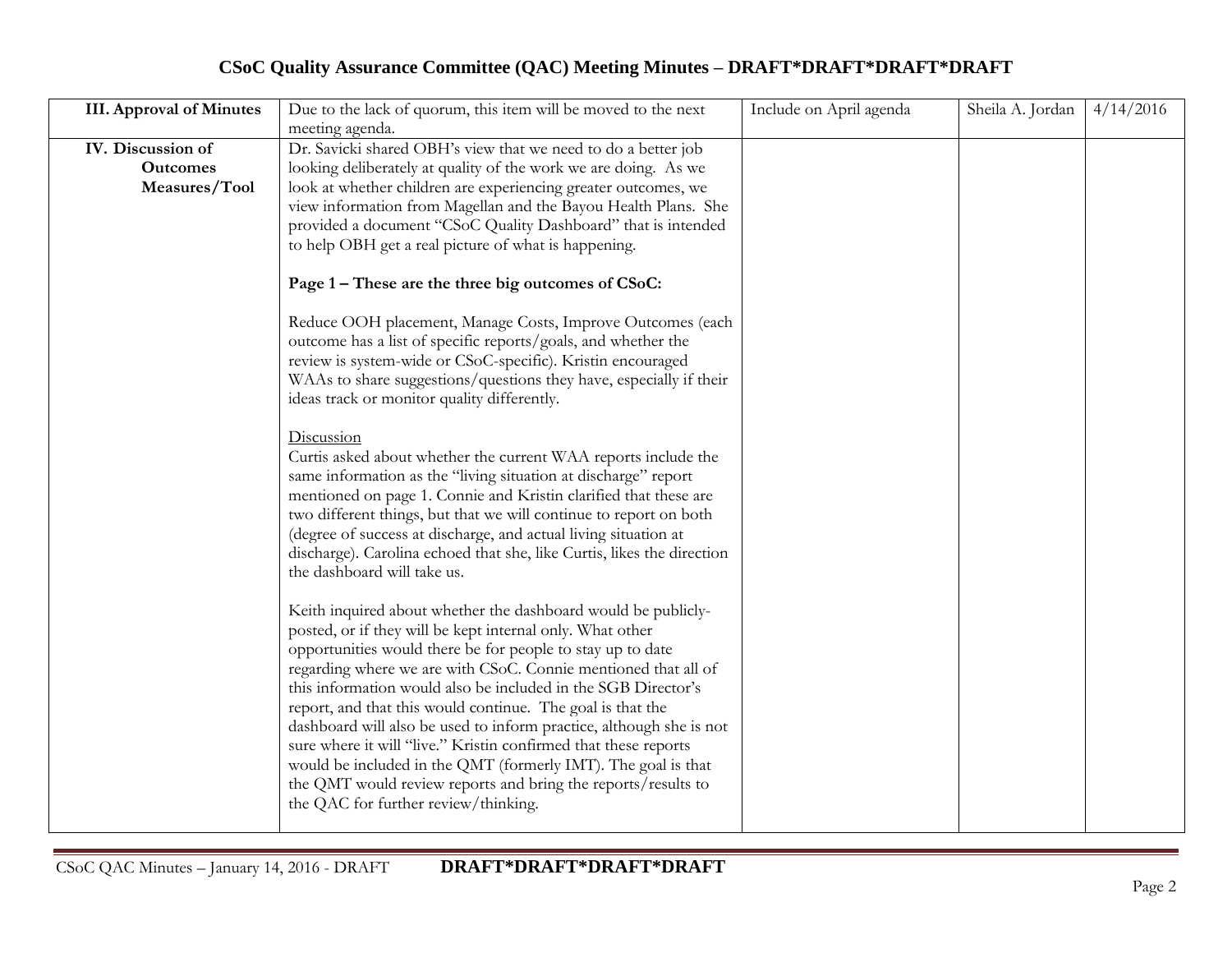| $\mathcal{L}(X, Y)$ is the set of commence $\mathcal{L}(X, Y)$ is the set of $X$                                                                                                                                                                                                                                                                                                                                                                                                                                                                                                                                                                                                                                                                                                                                |  |  |
|-----------------------------------------------------------------------------------------------------------------------------------------------------------------------------------------------------------------------------------------------------------------------------------------------------------------------------------------------------------------------------------------------------------------------------------------------------------------------------------------------------------------------------------------------------------------------------------------------------------------------------------------------------------------------------------------------------------------------------------------------------------------------------------------------------------------|--|--|
| Kristin provided an overview of the process that has moved the<br>reports/committees to the place of having the QMT and QAC,<br>instead of the QAC.                                                                                                                                                                                                                                                                                                                                                                                                                                                                                                                                                                                                                                                             |  |  |
| Manage Costs section - this is claims-based data that will be<br>secured from Magellan and the Bayou Health Plans.                                                                                                                                                                                                                                                                                                                                                                                                                                                                                                                                                                                                                                                                                              |  |  |
| Ree asked if this fully captures all ER visits (direct admit, to unit,<br>or no hospitalization) – Kristin advised that she will look into this.                                                                                                                                                                                                                                                                                                                                                                                                                                                                                                                                                                                                                                                                |  |  |
| Improve Outcomes section - This data response to "are kids"<br>getting better?" The CANS scores (with the increased use of the<br>CANS throughout wraparound) will be good indicators. Also<br>using the "Improved School Functioning" module will be helpful.                                                                                                                                                                                                                                                                                                                                                                                                                                                                                                                                                  |  |  |
| Page 2 - These are key inputs to get the big outcomes                                                                                                                                                                                                                                                                                                                                                                                                                                                                                                                                                                                                                                                                                                                                                           |  |  |
| Taken from the adult report, the High Utilizers report will give a<br>picture of where high utilizer youth are getting referred to CSoC or<br>MST. The Access report will track system timeliness of movement<br>from MCO to first WAA meeting. Kristin and Connie were clear<br>that it is not expected that 100% would be met, but now we can<br>actually show it. Carolina noted that Magellan and the Bayou<br>Health Plans are getting referrals to the WAAs quickly. The<br>Agency Involvement report will help us message to the partner<br>agencies the numbers of their consumers that are being served by<br>CSoC. Kristin reviewed the Utilization of HCBS, Youth receiving<br>services, Utilization of HCBS (Bayou Health report 318), and<br>Treatment Outcomes reports (Bayou Health Report 320). |  |  |
| Discussion<br>Connie stated that OBH hopes to ensure that we get a clear picture<br>of youth involved with juvenile justice or DCFS, in addition to<br>those who have been referred by juvenile justice or DCFS.                                                                                                                                                                                                                                                                                                                                                                                                                                                                                                                                                                                                |  |  |
| Page 3 - High-quality wraparound practice                                                                                                                                                                                                                                                                                                                                                                                                                                                                                                                                                                                                                                                                                                                                                                       |  |  |
| PIP - Connie shared that OBH has asked Magellan to take on the<br>task of ensuring at least one provider on each Child and Family                                                                                                                                                                                                                                                                                                                                                                                                                                                                                                                                                                                                                                                                               |  |  |